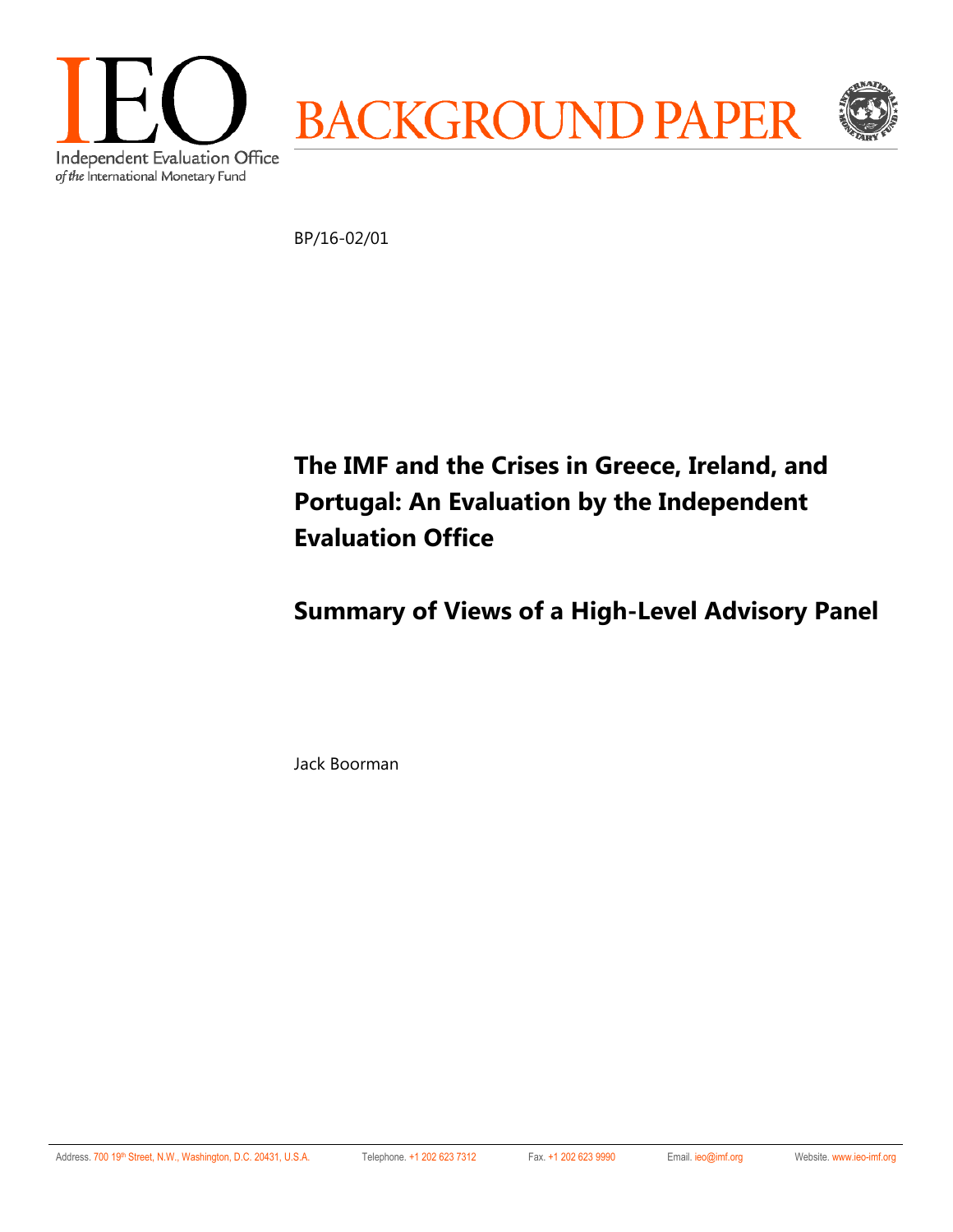© 2016 International Monetary Fund BP/16-02/01

### **IEO Background Paper**

Independent Evaluation Office *0f the* International Monetary Fund

### **The IMF and the Crises in Greece, Ireland, and Portugal: An Evaluation by the Independent Evaluation Office**

### **Summary of Views of a High-Level Advisory Panel**

Prepared by Jack Boorman

July 8, 2016

Members of the High-Level Advisory Panel: Hamad Al Sayari, Jorge Braga de Macedo, Michel Camdessus, Malcolm Knight, Rachel Lomax, Ngozi Okonjo-Iweala, Jean Pisani-Ferry, Guillermo Ortiz, Yaga Venugopal Reddy, and Edwin Truman. Jack Boorman, a former Department Director and Counsellor of the Fund, served as rapporteur.

The views expressed in this Background Paper are those of the advisory panel, as summarized by the rapporteur, and do not necessarily represent those of the IEO, the IMF, or IMF policy. Background Papers report analyses related to the work of the IEO and are published to elicit comments and to further debate.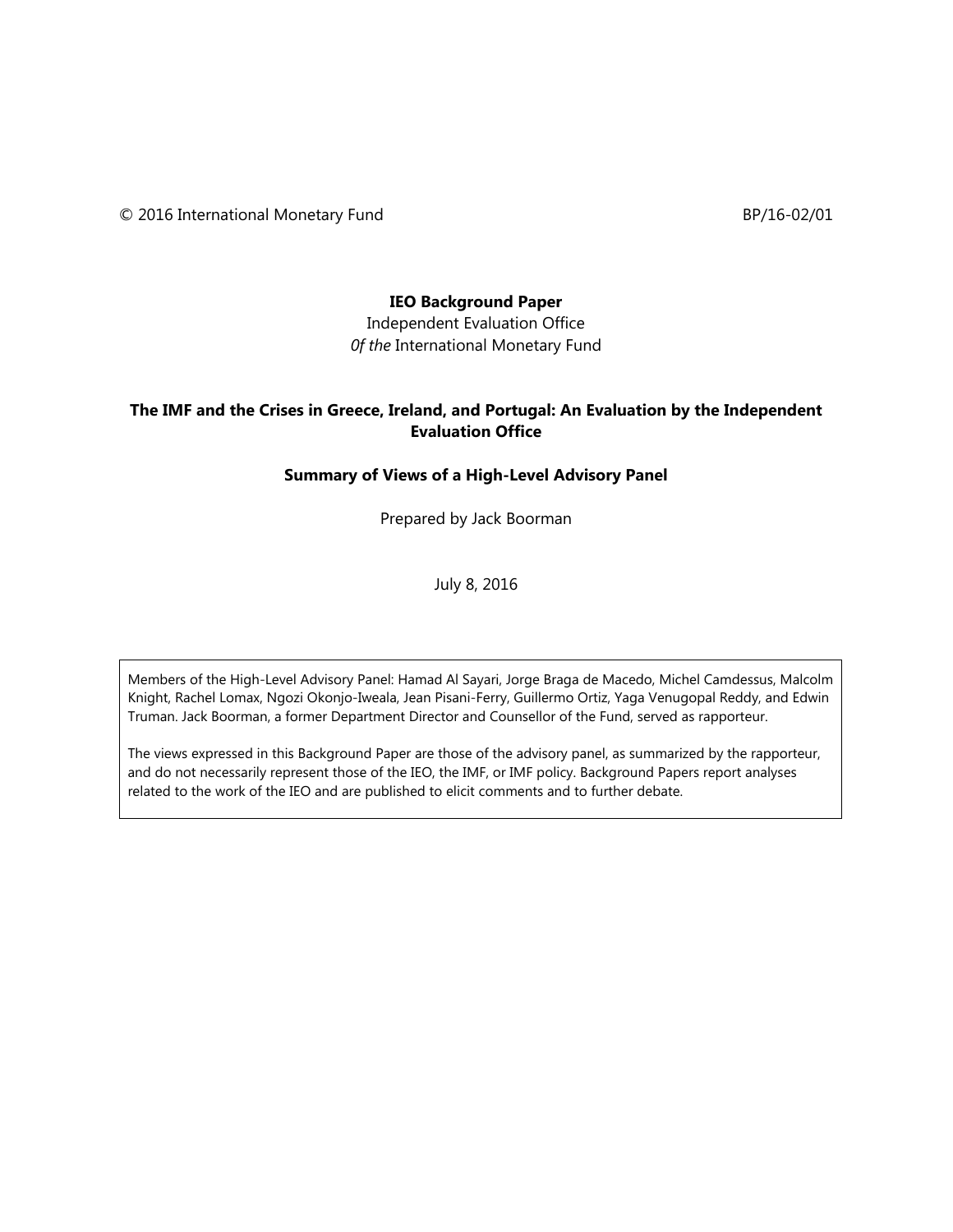### **INTRODUCTION**

1. The High-Level Advisory Panel met on April 7, 2016 in London to discuss the draft report prepared by the IEO on "The IMF and the Crises in Greece, Ireland, and Portugal." The discussion was a comprehensive review of the preliminary findings, conclusions, and recommendations of the evaluation. The panel raised many questions and commented at length on the major issues discussed in the draft report.

2. Participants described the draft report as "very good and substantive," and welcomed the "richness of the report." The discussion highlighted the many governance issues that arose in the context of the Fund's management of its response to the crises, especially regarding the program with Greece. What was seen as the weakness of Fund surveillance of Europe before the crises, and its implications for future surveillance, received close attention. Many issues raised in the report that touched on internal procedures, accountability, and transparency were discussed at length. The panel supported the way in which each of these issues was examined in the report. While complimenting the IEO on the analysis provided in the report and agreeing with the broad thrust of its conclusions, the panel suggested that the recommendations could be sharpened to better reflect the strength of that analysis and the conclusions. In addition, the panel emphasized the need to further highlight the governance weaknesses that became apparent during the crisis, including shortcomings in Board oversight and the difficulties encountered by the IEO in obtaining access to some confidential information and documents.

## **Access by the IEO to Sensitive Information**

 $\overline{a}$ 

3. The advisory panel discussed in-depth difficulties that the IEO had encountered in obtaining some sensitive documents thought to be critical to assessing the issues that surfaced during the euro area crises. There was a strong consensus among the panel members that these problems, if not addressed, will undermine the effectiveness of the IEO review process and the Fund's credibility. While possibly of some relevance to the role of the IMF in its assessment of the programs with Ireland and Portugal, the case of Greece was thought to be the most serious. The draft report noted that this had been an issue throughout this evaluation process and the problem was brought to the attention of the Managing Director. A message was reportedly sent to staff to cooperate with the IEO to the fullest extent—and in accord with the terms of reference of the IEO. But, at the time of this meeting, there was still material believed to be important to the evaluation that staff had not made available. $1$ 

<sup>&</sup>lt;sup>1</sup> [Note by the IEO: The discussion by the advisory panel, summarized in this background paper, was based on an earlier draft of the evaluation report, which differs from the final evaluation report circulated to the Executive Board. The final evaluation report benefited from the views of panel members and other reviewers, and it incorporates information received subsequent to the meeting of the panel. As explained in the final evaluation report, following the meeting of the panel on April 7, 2016, IMF staff provided the IEO with staff documents on informal Board meetings in late April. In late May and early June, after a draft of the evaluation report had been circulated to staff for comments, the IEO was given access to additional confidential documents on the IMF's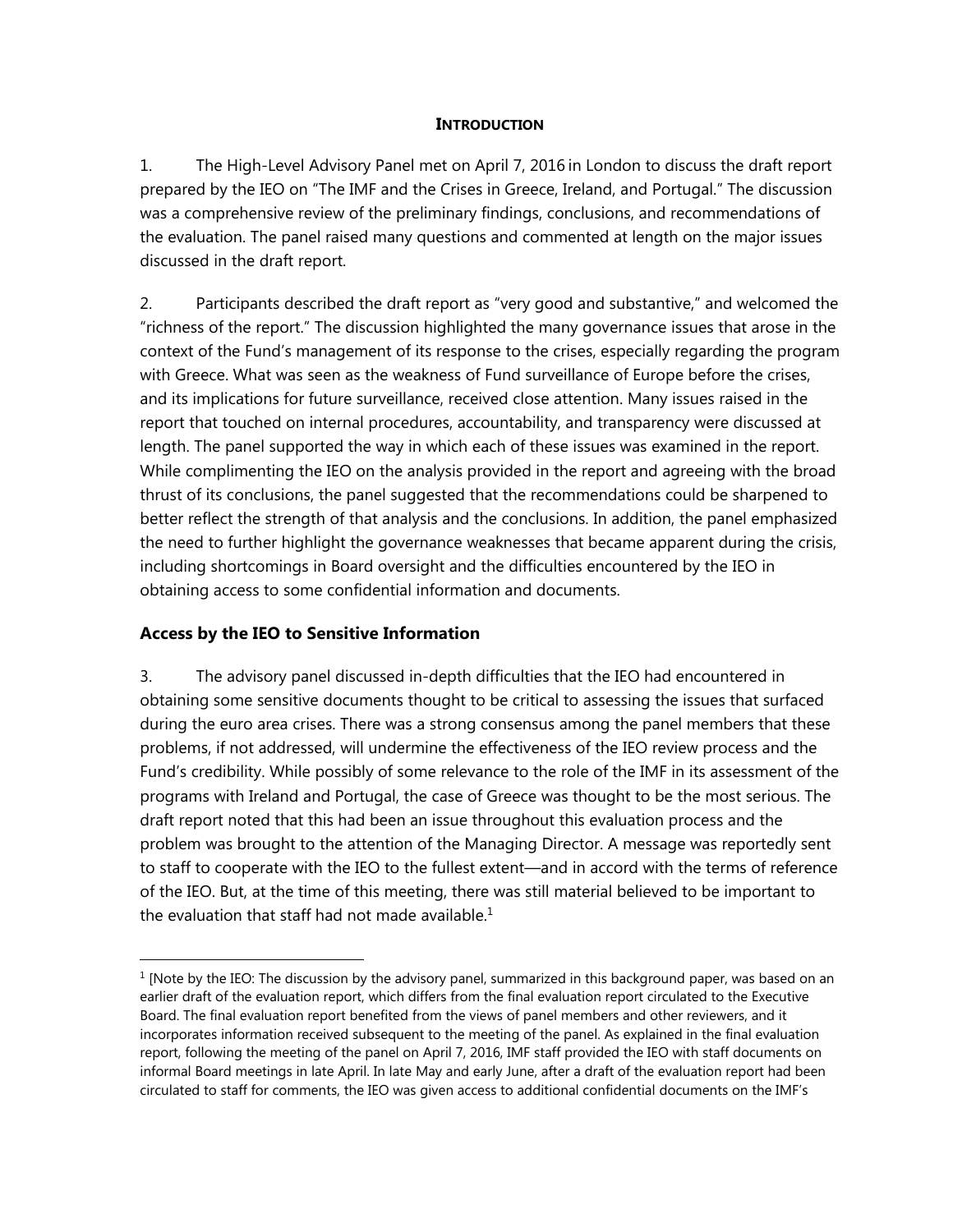4. The panel discussed various factors that may have led to this situation. These included the policies and practices of the various partners of the IMF in the Troika (the IMF, the European Commission, and the European Central Bank) regarding confidentiality; and the extreme sensitivity that appears to have characterized the various studies by different groups of Fund staff in considering delicate issues such as the sustainability of Greek debt and the analysis of possible contagion from alternative ways of dealing with that debt.

5. The panel raised questions about the clarity of the terms of reference (TOR) of the IEO on the basic issue of access to documents, and the role of the Executive Board in interpreting these TOR. Some participants also raised questions about the governance issues involved, including who, in the end, had authority to determine which documents could be withheld. The advisory panel stressed the importance of this matter, not least for the credibility of the reports issued by the  $IEO.<sup>2</sup>$ 

6. In the discussion, there was clear support voiced for the mission of the IEO, and the group strongly supported the recommendation in the draft report for the Executive Board to take up with some urgency the matter of the IEO's access to relevant information.

# **IMF Surveillance in the Lead Up to the Euro Area Crisis**

 $\overline{a}$ 

7. The draft report deals at some length with the IMF's treatment of countries in the euro area beyond the key crisis countries. The panel concurred with the report's finding that while issues that ultimately led to the crises were identified through both bilateral and multilateral surveillance, the risks involved were not highlighted—either for the sustainability of the currency area itself, or for the banking sector. The panel welcomed this focus and suggested that more attention be given to the asymmetry of policies of countries in the euro area and the impact of that asymmetry on the crisis countries—as well as the impact of the programs and policies in the crisis countries themselves on others. More generally, some felt that in the run up to the crises, the IMF had failed to bring proper attention to the weaknesses in the euro area stemming from the slow pace of adapting the architecture and creating the institutions necessary for stability in a common currency area. This appeared to stem, in part, from the mindset that "Europe is different" (see below) and the focus of IMF surveillance that gave too much attention to individual countries and too little to the structure of the system and the risk of spillovers of

contingency planning during 2010–11. To address the difficulties that arose during this evaluation, the IEO and IMF staff are working together to develop a clear protocol to improve the way in which requests for documents are handled.]

 $<sup>2</sup>$  More generally, the difficulty of dealing with this issue was admittedly a function of how work is done in the</sup> Fund (and elsewhere) as regards minute taking at meetings, in private conversations, and in other communications. Recognition of this difficulty makes it all the more important that there be clear guidelines on how records should be kept, by whom, and with what access to parties beyond those directly involved.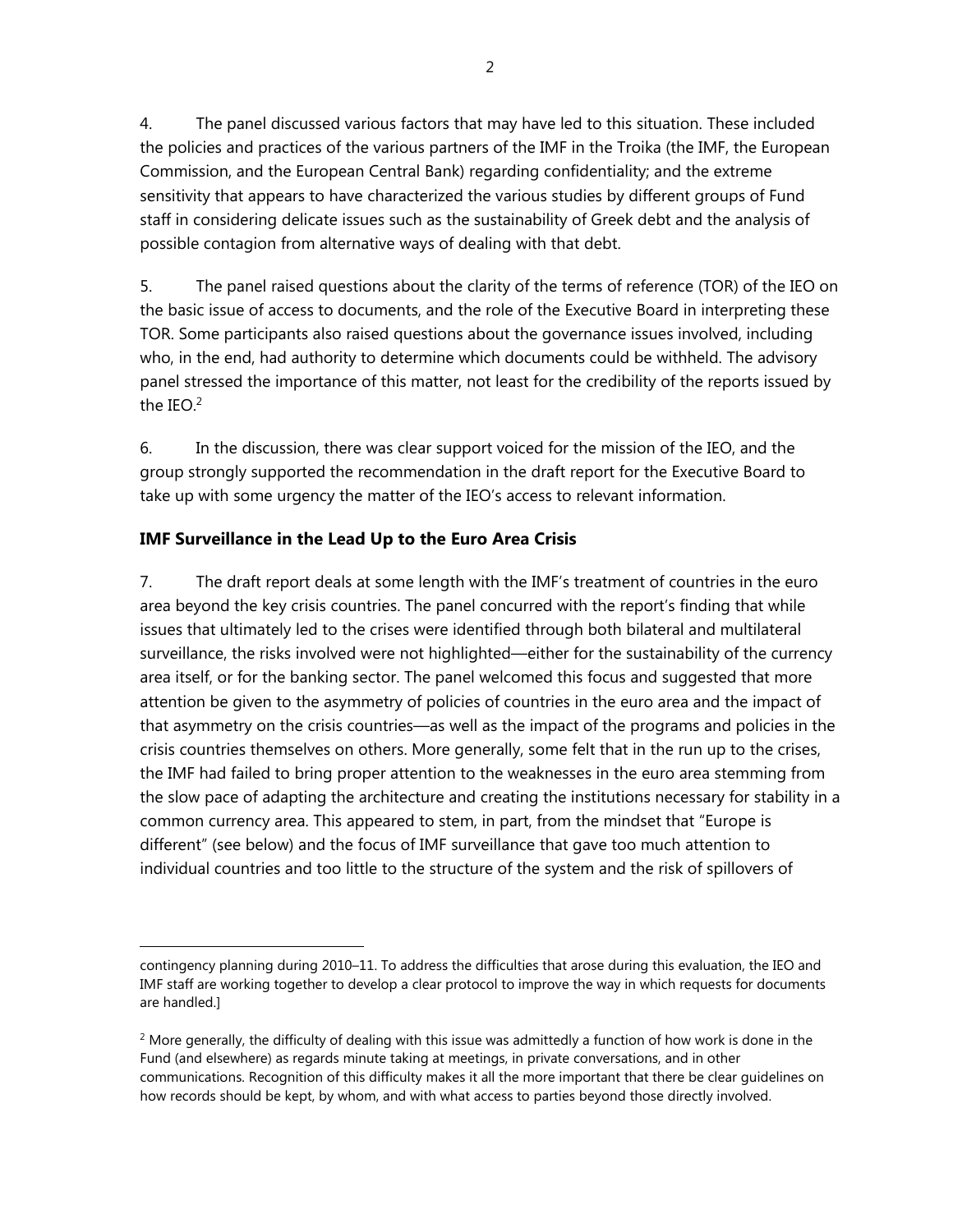economic policies from one country to another. The panel suggested that the IMF examine these issues in depth outside the context of this evaluation.

# **Exceptional Access and Other Issues in the Fund Arrangements with the Crisis Countries**

8. Much attention was given by the panel to the exceptional level of financing provided to Greece under the Stand-By Arrangement (and, to a lesser extent, to the other crisis countries). One key element of the discussion was the purported pressure the Fund faced to accept the preference of euro area governments and institutions not to restructure Greece's debt. The panel supported the report's conclusion that this situation might well have been avoided if management, staff and the Executive Board had discussed early on all available options and communicated the IMF's analysis and its position on this critical issue to its European partners. Irrespective of the merit of the decision to provide exceptional access financing to Greece, the panel was unanimous in viewing the procedures followed as inadequate.

9. The reasons generally given for the decision to provide exceptional access were the absence of European firewalls, a large debt-service payment by Greece due later in May 2010, and strong opposition to debt restructuring from several large IMF shareholders. While some panel members accepted that this decision may have been appropriate in light of the specific circumstances noted, others suggested that these circumstances were created by decisions of the membership over many years and by decisions taken in the context of this program by staff and management.

10. Participants pointed to the rights of member countries to come to the Fund in the event of financial need, and the responsibility of the Fund to help meet these needs in the context of a sufficiently strong program. In this context, some deplored the inadequacy of quota resources in the Fund that had been allowed to decline to historically low levels relative to the growth of the global economy, the increase in trade, and the explosion of global capital flows. Beyond that, if the country's debt had been judged to be unsustainable—the view of almost all participants the Fund's provision of financing might well have been accompanied with debt relief.<sup>3</sup> But this issue of debt sustainability had not been brought before the Board, with the required detailed analysis of the capacity of Greece to service its debts, prior to managements' proposal to the Board to approve the Stand-by Arrangement with Greece.

11. Participants emphasized that the reported differences of view among staff regarding the sustainability of Greece's debt and the possible contagion that might be triggered by debt relief should have been resolved through direct involvement of both management and the Executive Board. Management and staff should have reached a consistent view on whether any program of

 $\overline{a}$ 

 $3$  Or, at a minimum, maintenance of exposure by existing creditors, as had been the case in the crises in Latin America and East Asia, and more recently in the context of the Vienna Initiative.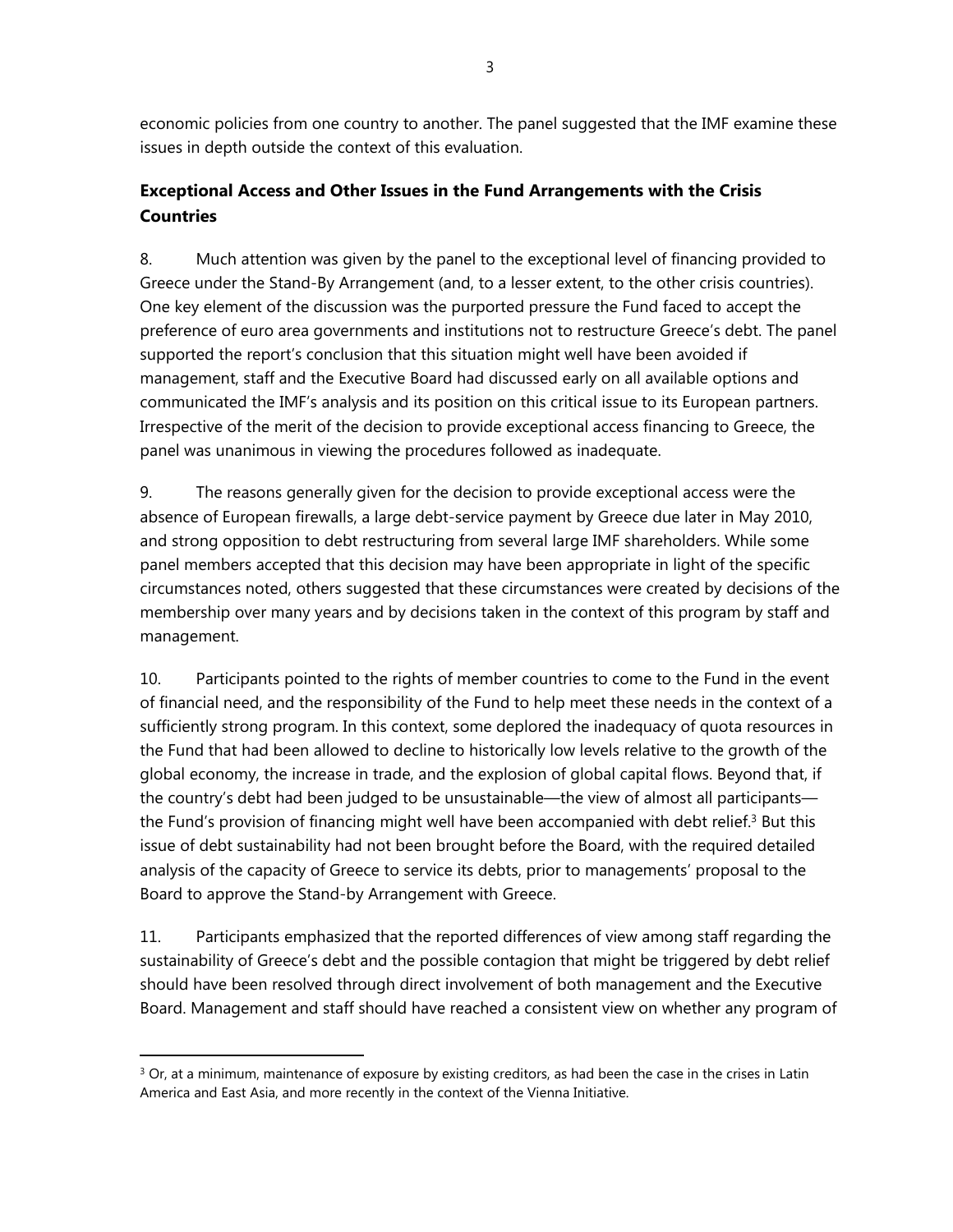macroeconomic adjustment for Greece had a reasonable prospect of achieving debt sustainability without an early debt restructuring and presented that conclusion to the Executive Board for discussion. As the IEO report documents, the need for a revision of the exceptional access framework was discussed by the Executive Board only at the Board meeting in which it was asked to approve the program, and with minimal technical analysis and limited time for Board reflection on this critical issue. Some noted that the decision to support Greece with exceptional access financing was a political decision, and the decision to amend the exceptional access framework simply followed from this. A few expressed the view that amending the framework was appropriate under the circumstances, though everyone agreed that the procedure followed was seriously flawed.

12. The panel welcomed the IEO's assessment of the circumstances in which the decisions on Greece had been taken, with implications for the later euro area programs with Ireland and Portugal. The panel also agreed with the report's conclusion that the IMF had failed to adequately address Greece's debt problem in a timely manner after the initial approval of the program. At the same time, participants were deeply concerned that the problems noted regarding access to certain sensitive documents limited the IEO's capacity to fully evaluate this important matter.

## **Was Europe Treated Differently?**

 $\overline{a}$ 

13. The IMF's failure to address Greece's debt problem early on led to a discussion by the panel of other factors that might suggest that the treatment of Europe by the IMF has been different from the treatment of other members of the Fund. The question posed by the panel was "Is Europe different?" The consensus among participants was that "Europe was treated differently." A litany of factors, other than those related to the economic construct of the euro area, were noted:

- (i) The panel felt that, traditionally, European economic and financial problems were "downplayed or ignored" by the Fund. Why? Europe has had exceptional power in the IMF—with European Managing Directors and a relatively large number of Executive Directors who hesitated to "wash their dirty laundry in public."
- (ii) Participants felt that this was reflected in weaker IMF surveillance of euro area countries than in most other countries and regions—even if its reserve currency status called for more intensive surveillance.4 There was also a reference to the "advanced country bias," that is, "these countries don't have crises"—which in both past and recent history is, all too obviously, not true. Some participants noted what they saw as a traditional

<sup>4</sup> The report's portrayal of weak IMF surveillance of economic and financial policies echoed the findings of the earlier IEO report on *IMF Performance in the Run-Up to the Financial and Economic Crisis*.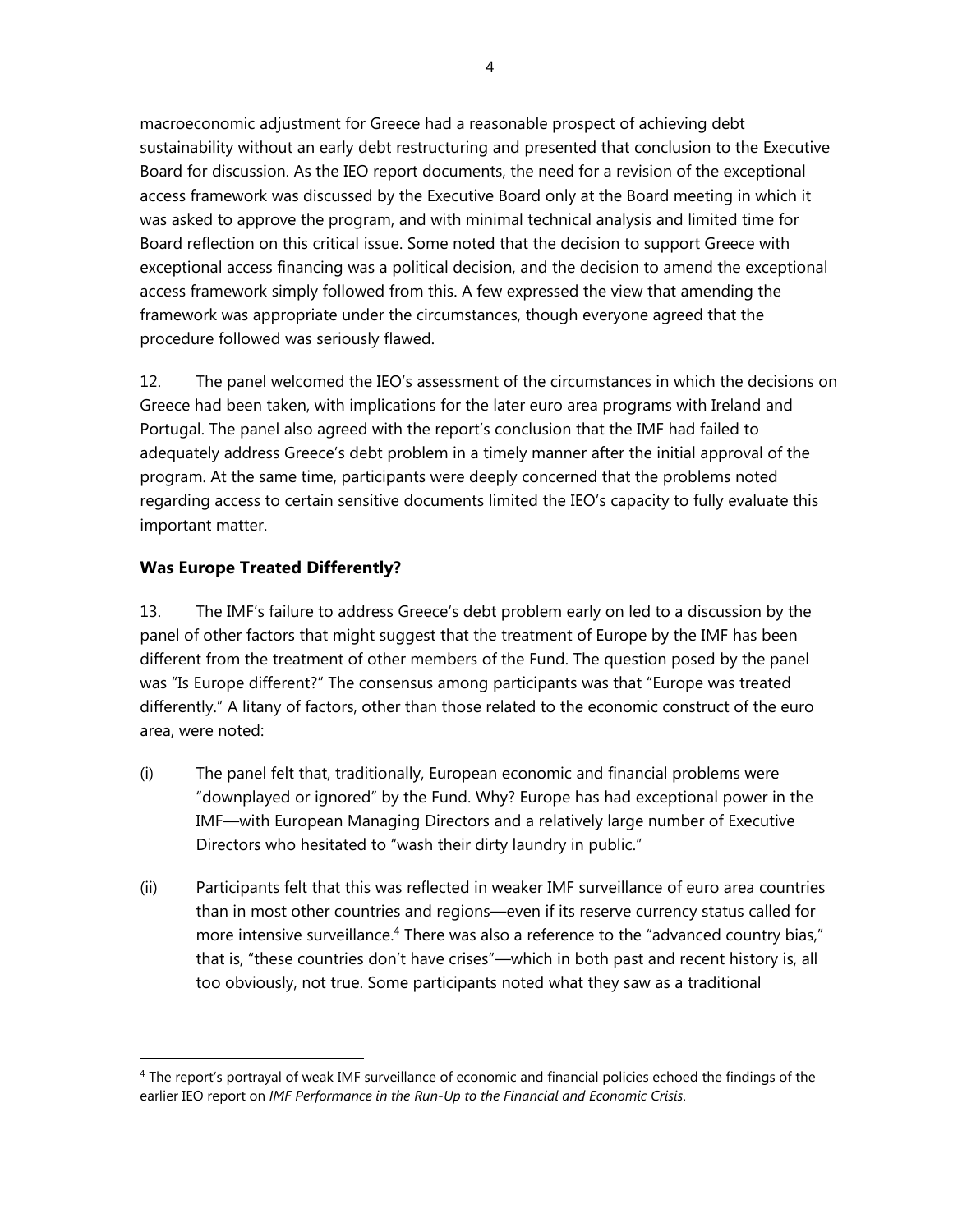asymmetry in Fund surveillance, with developing and emerging economies facing more demanding surveillance than the more developed economies.

(iii) Some participants referred to a mindset in the IMF that the euro area had a greater capacity to deal with its own problems and a tendency therefore to tolerate regional weaknesses, such as problems in an over-exposed banking system.

14. Participants agreed with the IEO that these problems, which were left to fester, ultimately impacted the way in which the crises in Greece, Ireland, and Portugal were dealt with. This deference was also seen as a factor in the acceptance of a policy of strict austerity in the IMF's arrangements with the euro crisis countries and its failure to press for less asymmetric adjustment within the euro area, the most important feature of which would have been a less restrictive fiscal stance in Germany. Some participants, while broadly agreeing with the IEO's analysis of the "Is Europe Different" question, suggested that the IEO report could be more forceful on these issues and take a stance on them, for example, in advocating that area-wide issues should be tackled more directly and more comprehensively in future programs.

## **Issues in Individual Crisis Country Programs**

15. Panel members supported the comments in the report on the Fund-supported programs with Ireland and Portugal. There was some questioning of the Irish (and euro area) decision to guarantee the liabilities of the Irish banks. This had put a large burden on the budget and substantially increased sovereign debt—from one of the lowest levels in Europe. This action was seen as driven by the weak state of the many over-exposed European banks and the absence of an effective mechanism—in Europe generally and in many individual countries, to deal with the situation in those banks. The panel endorsed the draft report's analysis of these issues and agreed that IMF surveillance before the crisis was to be faulted for not better identifying the significant weaknesses in the European banks. On the other hand, the panel applauded the Fund's role in providing technical assistance to Spain to deal with its banking problems in subsequent years.

16. The panel agreed with the finding that the Fund program with Portugal had helped to stabilize the economy as well as contributing to a structural reform that brought about a significant opening of the economy. Some participants, however, wondered whether the Fund might have exited too early in light of the need for further assistance in bringing about continued structural adjustment.

17. All participants saw the situation in Greece and the Greek program as very different, and generally agreed with the report's treatment of the Greek case. In Greece, as in the other crisis countries, the absence of control over the exchange rate and monetary policy imposed severe constraints over the options to deal with the crisis. In addition, the imbalances that had been allowed to emerge were huge, and the political situation highly unstable. The latter, in particular, was reflected in a serious lack of ownership in the program and a sense that the key elements of the program—both macroeconomic/financial and structural—had been dictated by the IMF and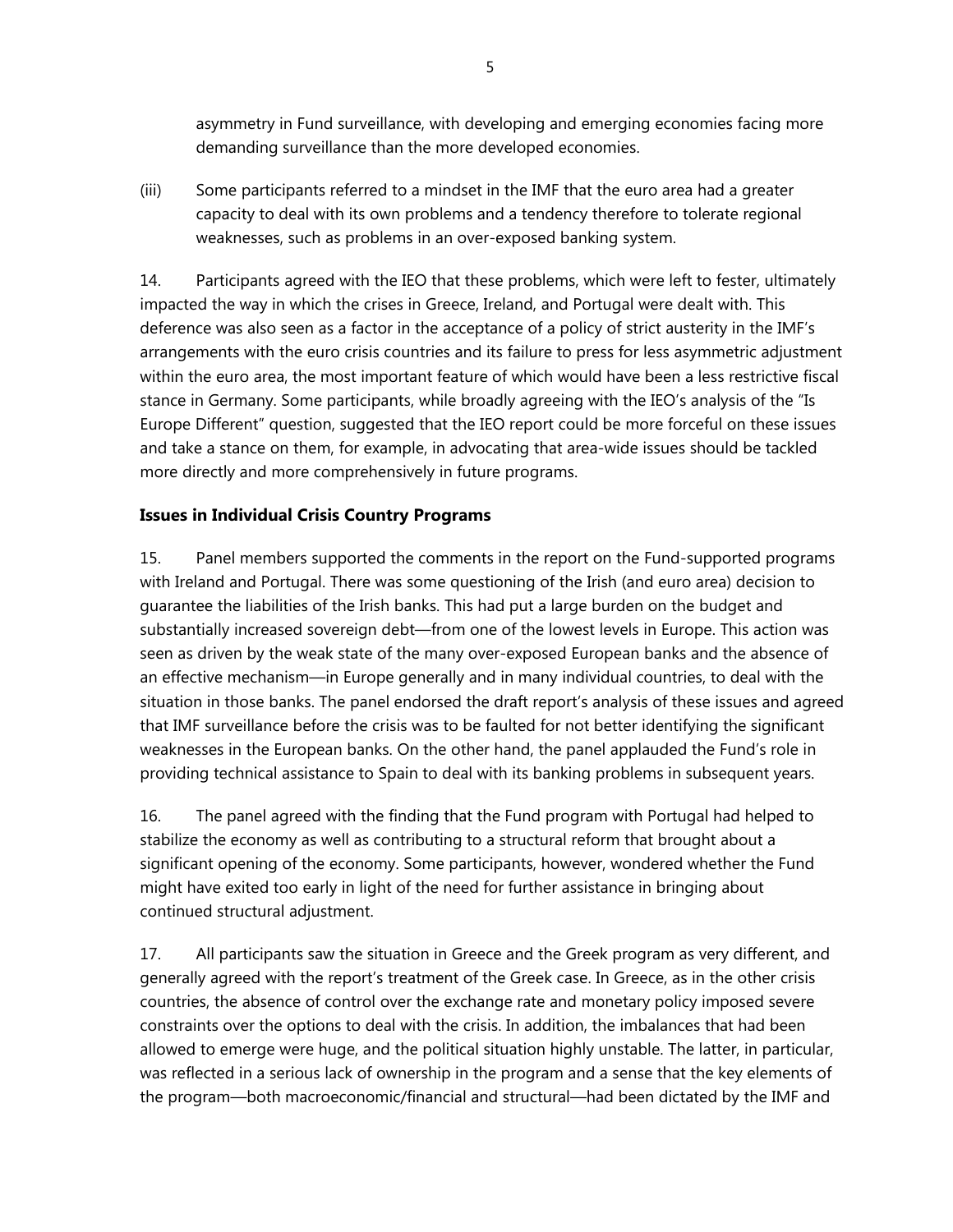the European Union (EU), respectively. One instance was mentioned wherein the Prime Minister essentially disavowed the program immediately after having secured its approval in the Parliament. Given the uneven results of the program with Greece—both the elements under the Fund's purview and those negotiated with the EU, it was suggested that a more in-depth analysis of the factors leading to the successes and failures in the program—including the ownership issue, was needed. The panel considered this issue too broad to be part of this evaluation.

## **The Troika**

18. There was a long and substantive discussion of the role and impact of the Troika arrangement. The panel welcomed the IEO's substantive treatment of this issue in the report and supported its conclusions.

19. There was unanimous agreement in the group that dealing with crises, especially when there are multiple outside parties involved, is inevitably somewhat chaotic. There are multiple layers of officials from the countries involved and from multiple institutions. Each institution has its own operating principles and practices, its own legal framework, and its own history of dealing with the borrowing country. There is also the need to keep all parties—including countries that may be involved as providers of financial support, informed of the elements being considered in the design of a program. There is a cacophony of voices endlessly in contact with one another, in an atmosphere where things are changing very rapidly. There are inevitably risks of misunderstandings, unresolvable differences of view on priorities and approaches to policy challenges, and the like.

20. There was general agreement among participants with the report's conclusions that the Troika may have served well both as a forum to bring some order out of the cacophony, and to keep the participants in the Troika aware and informed of the views of their superiors and to convey those views to other involved parties, including the relevant officials in euro area countries who were not members of the Troika. Most panel members concurred with the assessment in the IEO report that the Troika, for the most part, was an efficient coordinating mechanism, especially when viewed from the point of view of the borrowing country. However, some expressed dissenting views.

21. Questions had been raised in various forums as to whether the IMF was a junior partner in the Troika. The IEO report concludes that was not the case, and participants generally agreed with this assessment. While there was some indication that the IMF staff may have modeled its collaboration with the European partners on the IMF-World Bank Concordat, the consensus within the Advisory Panel was that the Concordat was not an appropriate model for such coordination. The panel suggested that the IMF should try to draw lessons from this experience for non-European countries, especially those that are members of currency unions.

22. The panel discussed the role of the European Central Bank (ECB) in the Troika, including the question of which side of the table the ECB should be sitting, an issue raised in the report but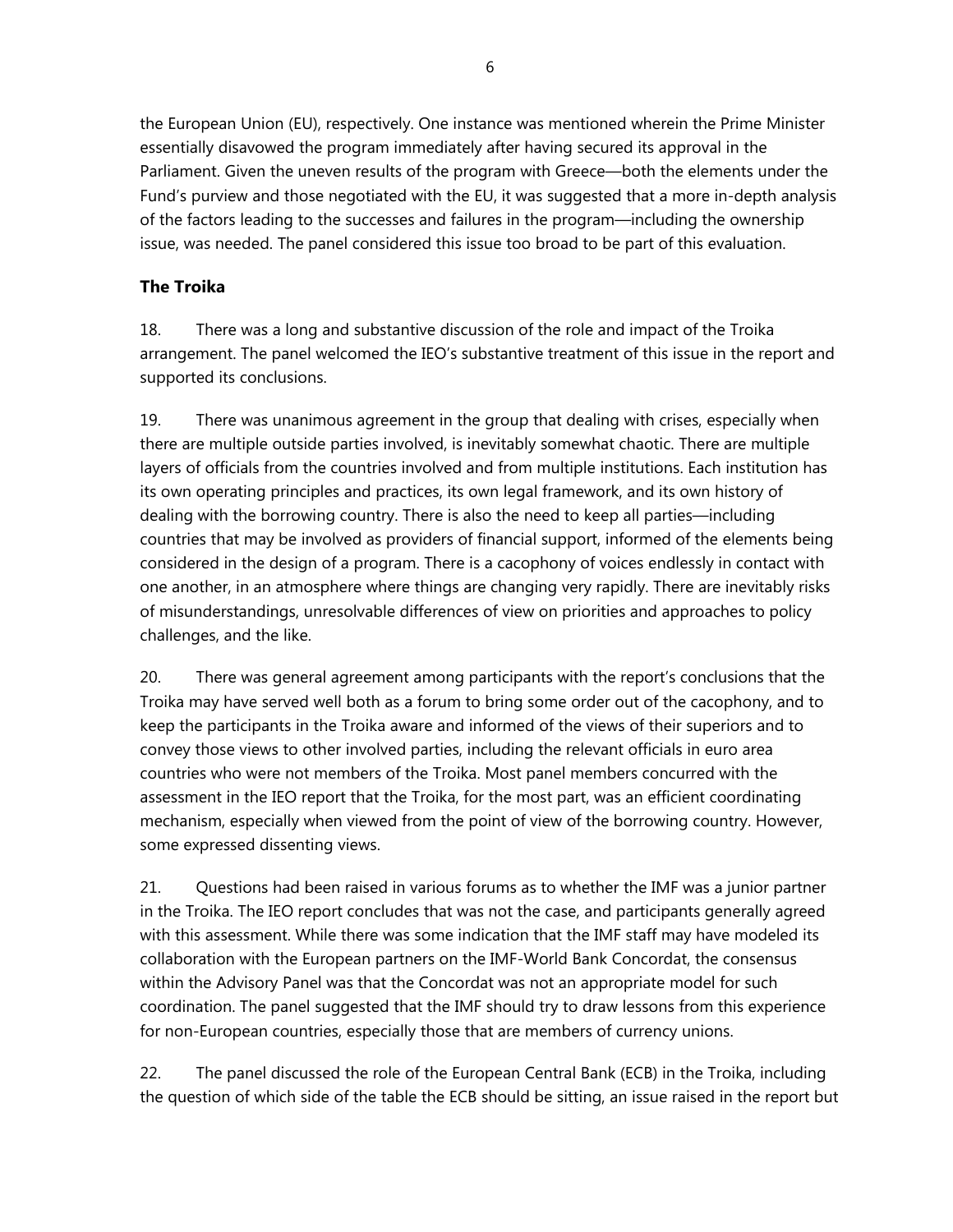on which it does not reach a firm conclusion. Some viewed the presence of the ECB as a complement to the European Commission. Others believed that in dealing with a country that is a member of a currency union, the union's central bank should be subject to some conditionality as to its operations that affect that country. The panel agreed with the report that this would presumably require a union-wide program—with the union central bank as the counterpart of the IMF. All of this would require a comprehensive rethinking of the role to be played by a currency union central bank when a member country in the union is negotiating an arrangement with the IMF. This would be increasingly important in Europe given the new institutions—as firewalls and as providers of direct support for crisis counties—that have been created in the wake of the euro area crises.

## **Governance Issues**

 $\overline{a}$ 

23. Because of the important governance issues that have arisen for the IMF in dealing with the euro area crises, and especially in the case of Greece, the panel strongly agreed that there was a need to re-examine the way in which the Executive Board should be kept informed of developments and consulted on the most important features being considered in designing a Fund-supported program. The IEO report has identified a number of areas in which the Board appears to have been left in the dark on some key issues. These included, as discussed above, the question of the debt sustainability of Greece; the exceptional access that was proposed under the Greek arrangement; access to documents relevant to an evaluation by the IEO; and others.

24. Governance issues that were raised in the IEO report were taken up in various contexts during the group's discussion. A key section of the report asks "How Well Did the Executive Board Perform Oversight?" The main conclusions in the report were as follows:

- (i) The Executive Board played only a pro forma role in key decisions related to the IMF's engagement in the euro area crises.
- (ii) The IMF's exceptional access policy was not followed strictly with respect to the role of the Board.
- (iii) Management did not consult with the Board "before concluding discussions on a program" or "take special care not to prejudge the Board's exercise of its responsibility to take the final decision."
- (iv) The lack of Board involvement was an ongoing feature throughout the euro crisis period. Most members of the Board were not kept informed of ongoing developments that concerned the IMF's role in the euro area.5

<sup>&</sup>lt;sup>5</sup> Some interviewed for this evaluation complained to the IEO that they learned more from the press than from informal Board meetings.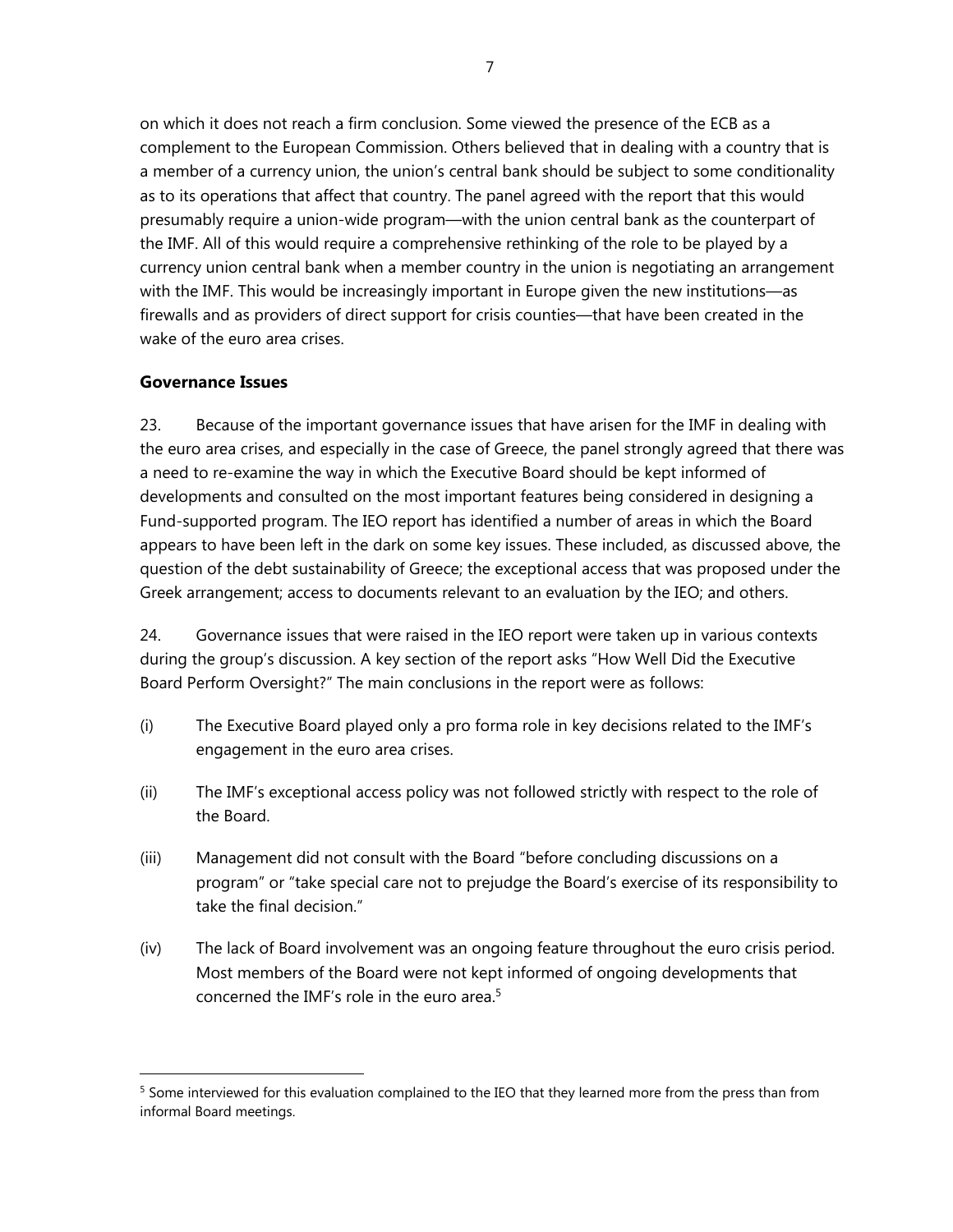(v) In terms of IMF governance, the experience with the euro area crises posed a fundamental problem: at least some Executive Directors representing euro area countries may have had information that was not available to the other Directors, creating an information asymmetry within the Board.

25. These are all obviously serious concerns and the panel had an in-depth discussion of the report's conclusions and, more importantly, of what needed to be done to avoid a repetition of this experience. At the outset of the discussion, however, panel members stressed that Managing Directors need flexibility to carry out the responsibilities of the office. That said, they must respect the Board, and member countries must send skilled and experienced people to the Board. The Executive Directors are officers of the Fund in addition to being representatives of their countries. The Board's relationship with management should be based on mutual confidence that they are serving the same membership. The Managing Director must assure Directors that they are being kept informed and that they are listened to.

26. The panel agreed that to improve the quality of the interaction, management and the Board must meet as often as necessary, and in the proper format. Strict rules or procedures are not always necessary. Rather, a common understanding by both parties of their respective responsibilities could suffice. The Executive Board is ultimately responsible for the governance of the IMF, and that means holding management accountable. In this episode, the panel believes that Executive Directors should have been more active in demanding involvement, that is, in exercising their oversight responsibilities. Directors whose countries are at the center of the Fund's attention and operations at any time must respect the needs of all other Directors to do their job. This requires a reduction of the asymmetry that sometimes develops in the information available to the entire Board.

## **Recommendations in the Draft Report**

27. The panel, while endorsing the thrust of the recommendations made in the draft IEO report, noted that they could be sharpened to better reflect the strength of the report's findings and conclusions. The IEO agreed to consider the panel's suggestions in the final version.

28. The panel's discussion focused on four key areas in which the IEO had proposed recommendations: (i) governance issues; (ii) oversight by the Board; (iii) need for a protocol to work with counties that are members of currency unions or regional financing arrangements (RFAs); and (iv) the role of independent evaluation in the IMF.

29. While recognizing that some of its suggestions may go beyond the scope of the IEO evaluation, the panel suggested the following:

30. **Governance issues**. Greater emphasis should be given to the need to address the issue of the asymmetry of information available to Executive Directors. Also, when proposing decisions to the Board, management must be concrete and specific in formal meetings. If alternatives are